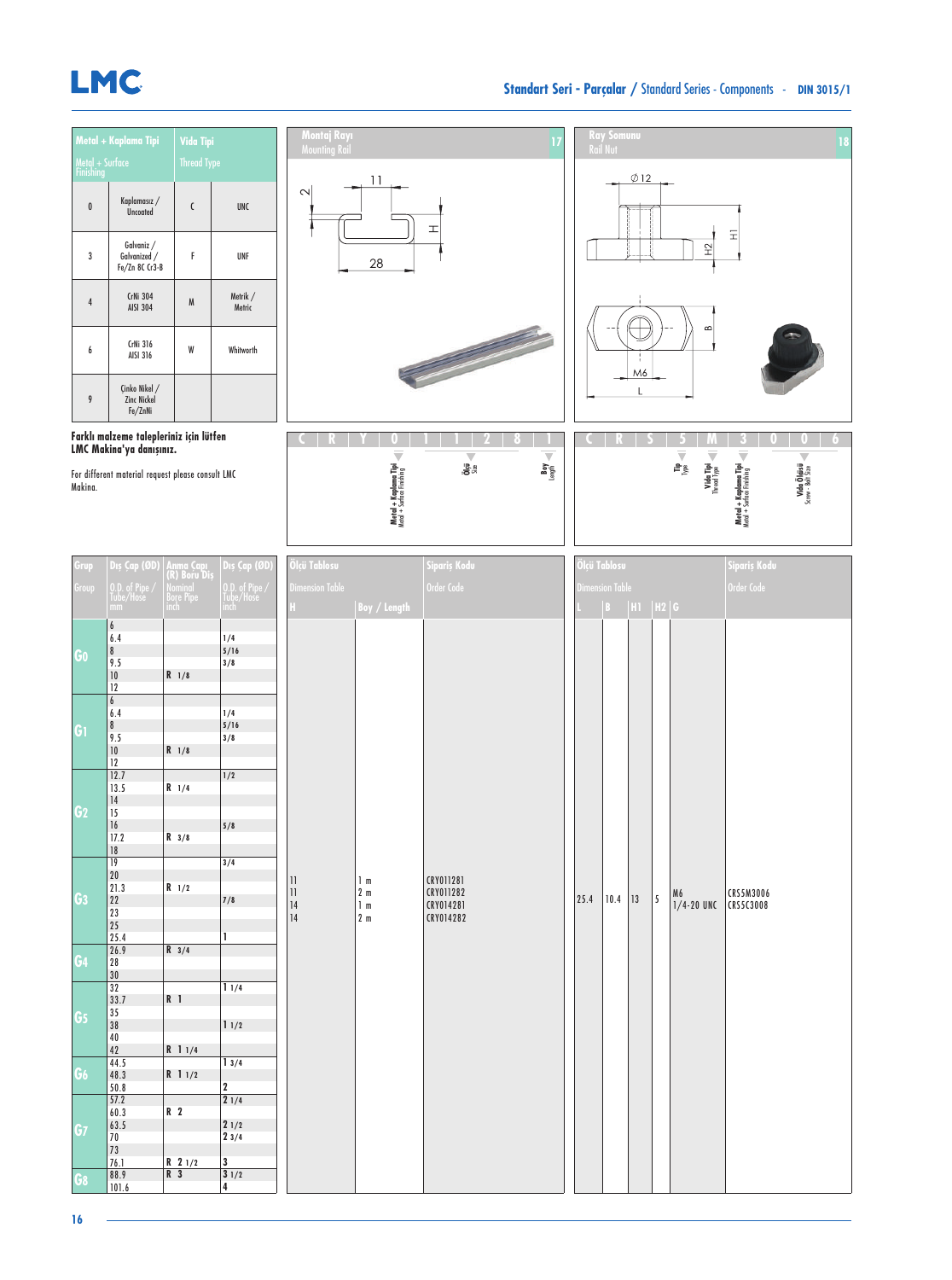# **LMC**

#### **Ağır Seri - Parçalar /** Heavy Series - Components - **DIN 3015/2**

**42 Aug Somono 43 Aug Somono 43** 

 $\overline{z}$ 

**Ray Son**<br>Rail Nut

 $ØD1$ 

| Metal + Surface<br>Finishing | Metal + Kaplama Tipi                         | <b>Vida Tipi</b><br><b>Thread Type</b> |                    |  |  |  |  |
|------------------------------|----------------------------------------------|----------------------------------------|--------------------|--|--|--|--|
| 0                            | Kaplamasız /<br>Uncoated                     | $\mathfrak{c}$                         | <b>UNC</b>         |  |  |  |  |
| 1                            | Fosfat /<br>Phosphated /<br>Fe/Znph          | F                                      | UNF                |  |  |  |  |
| 3                            | Galvaniz /<br>Galvanized /<br>Fe/Zn 8C Cr3-B | M                                      | Metrik /<br>Metric |  |  |  |  |
| 4                            | CrNi 304<br><b>AISI 304</b>                  | W                                      | Whitworth          |  |  |  |  |
| 6                            | <b>CrNi 316</b><br><b>AISI 316</b>           |                                        |                    |  |  |  |  |
| 9                            | Cinko Nikel /<br>Zinc Nickel<br>Fe/ZnNi      |                                        |                    |  |  |  |  |

**Farklı malzeme talepleriniz için lütfen LMC Makina'ya danışınız.** 

For different material request please consult LMC Makina.







**Metal + Kaplama Tipi**<br>Metal + Surface Finishing **Vida Ölçüsü** Screw-Bolt Size **Vida Tipi**<br>Thread Type

| Grup)                                            | Dış Çap (ØD) Anma Çapı<br>(R) Boru Diş                                                                                                                                                                                                         |                                                                                   | Dış Çap (ØD)                                                                   | Ölçü Tablosu           |                       | Sipariș Kodu           |    | Ölçü Tablosu           |            | Sipariș Kodu |                       |                        |  |  |
|--------------------------------------------------|------------------------------------------------------------------------------------------------------------------------------------------------------------------------------------------------------------------------------------------------|-----------------------------------------------------------------------------------|--------------------------------------------------------------------------------|------------------------|-----------------------|------------------------|----|------------------------|------------|--------------|-----------------------|------------------------|--|--|
| Group                                            | 0.D. of Pipe /<br>Tube/Hose                                                                                                                                                                                                                    |                                                                                   |                                                                                | <b>Dimension Table</b> |                       | Order Code             |    | <b>Dimension Table</b> | Order Code |              |                       |                        |  |  |
|                                                  | mm                                                                                                                                                                                                                                             | Nominal<br>Bore Pipe<br>inch                                                      | 0.D. of Pipe /<br>Tube/Hose<br>inch                                            | H.                     | Boy / Lengt           |                        |    | $ H1 $ 001             |            | ØD2   G      |                       |                        |  |  |
| $\mathbf{A}$<br>A <sub>2</sub><br>A <sub>3</sub> | 6<br>6.4<br>$\bf 8$<br>9.5<br>$10\,$<br>12<br>12.7<br>13.5<br>14<br>15<br>${\sf l6}$<br>17.2<br>$18\,$<br>19<br>$20\,$<br>21.3<br>22<br>25<br>25.4<br>26.9<br>$2\sqrt{8}$<br>$30\,$<br>$\overline{30}$<br>32<br>33.7<br>35<br>$38\,$<br>$40\,$ | $R$ 1/8<br>$R$ 1/4<br>$R \quad 3/8$<br>$R$ 1/2<br>$R \quad 3/4$<br>R <sub>1</sub> | 1/4<br>5/16<br>3/8<br>1/2<br>5/8<br>3/4<br>7/8<br>$\mathbf{I}$<br>11/4<br>11/2 | 22                     | 1 m<br>2 <sub>m</sub> | CRY022401<br>CRY022402 | 21 | 7.5                    | 17.8       | 24           | M10<br>$3/8 - 16$ UNC | CRS2M3010<br>CRS2C3012 |  |  |
|                                                  | $42\,$<br>38                                                                                                                                                                                                                                   | $R$ 1 1/4                                                                         | 11/2                                                                           |                        |                       |                        |    |                        |            |              |                       |                        |  |  |
|                                                  | $42\,$                                                                                                                                                                                                                                         |                                                                                   |                                                                                |                        |                       |                        |    |                        |            |              |                       |                        |  |  |
|                                                  | 44.5                                                                                                                                                                                                                                           |                                                                                   | 13/4                                                                           |                        |                       |                        |    |                        |            |              |                       |                        |  |  |
|                                                  | 48.3                                                                                                                                                                                                                                           | $R$ 1 1/2                                                                         |                                                                                |                        |                       |                        |    |                        |            |              |                       |                        |  |  |
|                                                  | 50.8                                                                                                                                                                                                                                           |                                                                                   | $\mathbf{2}$                                                                   |                        |                       |                        |    |                        |            |              | M12                   | CRS2M3012              |  |  |
| <b>A4</b>                                        | 55                                                                                                                                                                                                                                             |                                                                                   |                                                                                |                        |                       |                        | 23 | 8.5                    | 19.8       | 24           | 7/16-14 UNC           | CRS2C3014              |  |  |
|                                                  | 57                                                                                                                                                                                                                                             |                                                                                   | 21/4                                                                           |                        |                       |                        |    |                        |            |              |                       |                        |  |  |
|                                                  | 60.3                                                                                                                                                                                                                                           | R <sub>2</sub>                                                                    |                                                                                |                        |                       |                        |    |                        |            |              |                       |                        |  |  |
|                                                  | 63.5                                                                                                                                                                                                                                           |                                                                                   | 21/2                                                                           |                        |                       |                        |    |                        |            |              |                       |                        |  |  |
|                                                  | $65\,$                                                                                                                                                                                                                                         |                                                                                   |                                                                                |                        |                       |                        |    |                        |            |              |                       |                        |  |  |
|                                                  | 70                                                                                                                                                                                                                                             |                                                                                   | 23/4                                                                           |                        |                       |                        |    |                        |            |              |                       |                        |  |  |